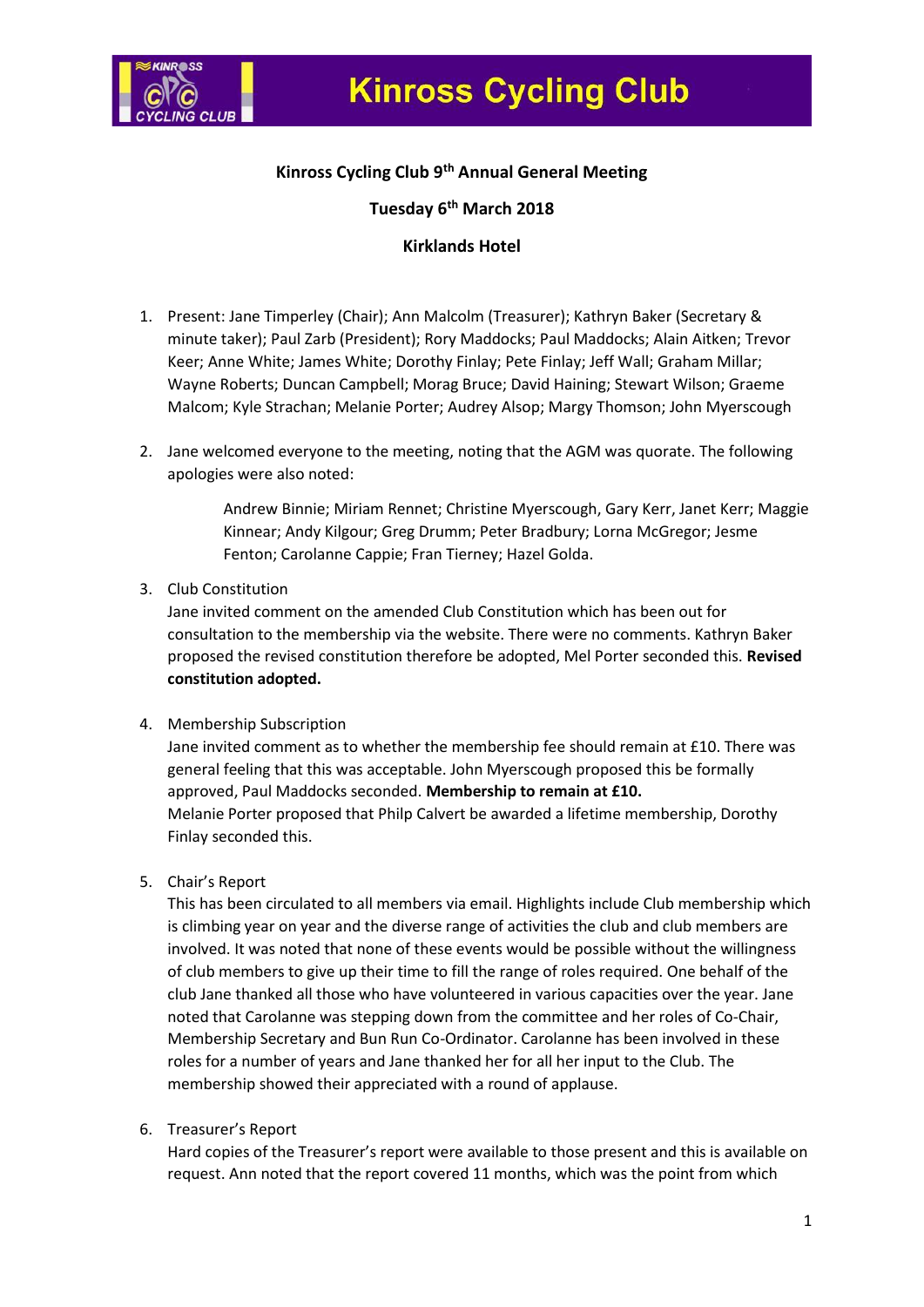

she took over the role. Ann thanked Graham Millar who has supported her throughout the year as she sought to gain a clear understanding of the Club's finances. Overall the Club is in a healthy position. Income generating activities ensure that Club Members receive a lot of benefit from their membership. Ann also noted that the spending associated with the Sportive was yet to go out, although the income generated from selling places has been received and so this needs to be understood when reviewing the figures at this time of year. Ross McConnell will remain the appointed auditor.

7. Secretary's Report

Hard copies of the Secretary's report were available to those present and is attached as appendix (1). Kathryn took over the Secretary role at the last AGM and thanked Stewart Wilson for his support as she found her feet in the role. Kathryn noted the membership currently sitting at 158 and made comment on the range of activities undertaken by the Club, including social events, and offered thanks to all who gave their time to makes this possible. The generosity of the club in terms of charitable donations was also noted.

#### 8. Election of Committee for 2018/19

Jane voiced thanks to all those who served on the committee during 2017/18 and noted that in accordance with the Club constitution all committee members stand down at the AGM and require to be elected/re-elected.

Nominations were invited from the floor, none had been received in absentia.

Chair – Jane indicated she was willing to stand again, nominating herself and this was seconded by Melanie Porter

Treasurer - Ann M indicated she was willing to stand again, nominating herself and this was seconded by Graham

Secretary – Kathryn indicated she was willing to stand again, nominating herself and this was seconded by Paul M and Melanie Porter

Membership Secretary – Melanie Porter was nominated by Jane Timperley and second by Duncan Campbell

Volunteer Co-ordinator – David indicated he was willing to stand again, nominating himself and this was seconded by Kyle

Web Master – Graham was nominated by Jane Timperley and seconded by Stewart Wilson Sportive Co-ordinator – Jeff indicated he was willing to stand again, nominating himself and this was seconded by Paul Z

Ride Development /Social Convener– Stewart was nominated by Jane Timperley and seconded by Paul Z

Committee member - John Myerscough indicated he was willing to stand again, nominating himself and this was seconded by David

In addition Paul M will retain responsibility as GP series organiser but has indicated he does not wish to be re-elected to the committee

#### 9. Club Kit

Kyle provided an update with regard to recent concerns around the current supplier of Club Kit, Santini. He advised that there have been some issues around quality with a number of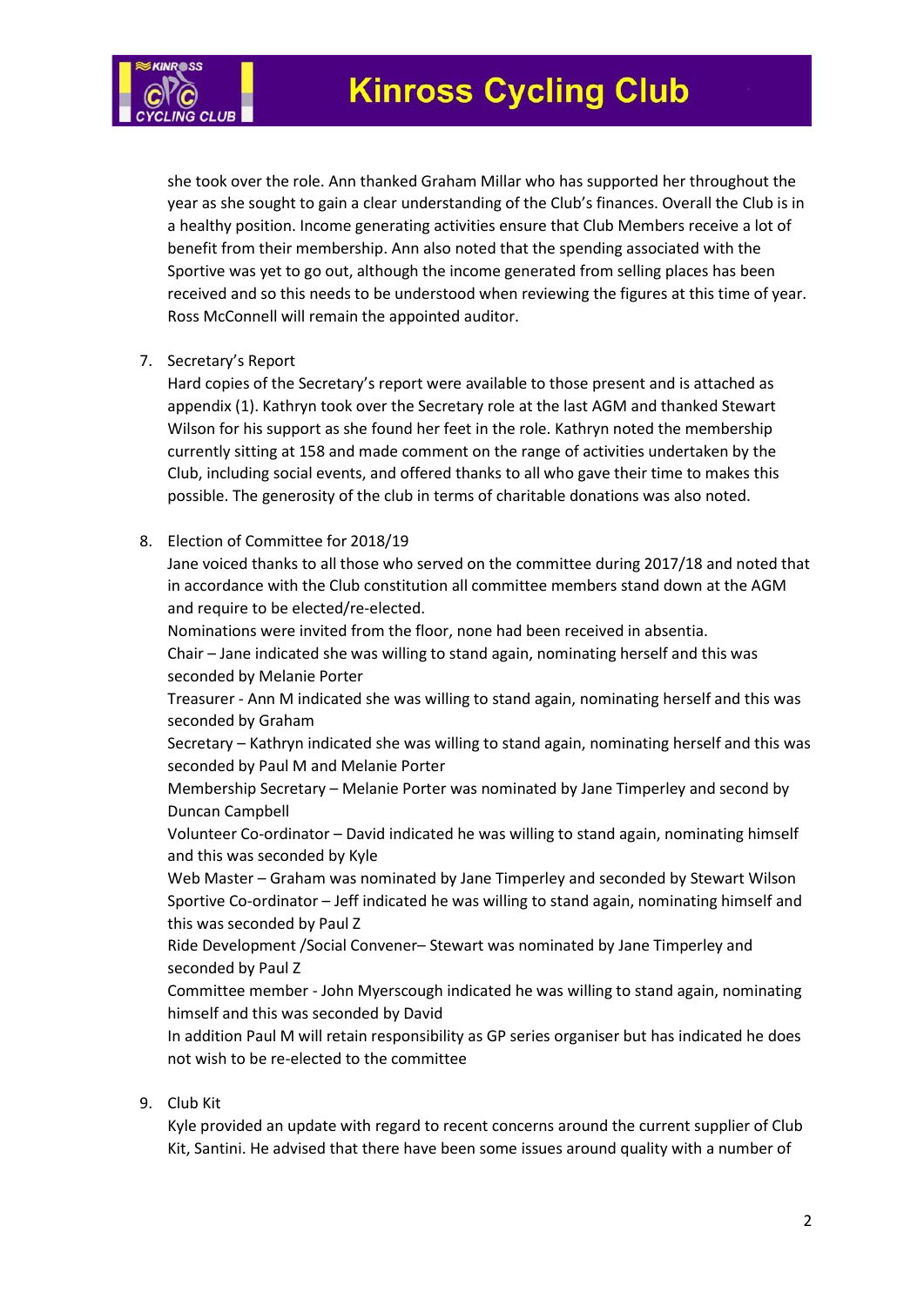

items requiring to be returned for repair. There is a proposal to change supplier to Endura. The following points were noted in the discussion around the pros and cons of this

- The cost would be slightly cheaper, but not by much
- The Club had previously had issues around delivery time with Endura, although in initial discussions Endura have quoted a 12 week delivery time
- Endura is a relatively local company producing good quality kit with a good range of options (including sizing)
- Some members felt the kit was not bright enough in terms of visibility and queried the potential to include a reflective strip, more yellow in the design, other visible colours (e.g.pink) or wearable technology to increase visibility
- Would Endura be able to colour match to current kit?
- Can we get samples for a sizing guide
- How would we shift the current stock of kit if we changed supplier? Half proce sale was suggested as this has been done previously with some success

The following proposal was voted on, with unanimous approval.

**A maximum budget of £10,000 be allocated to the Committee to allow Kyle to take forward a re-stock of club kit and change of supplier to Endura.**

- 10. AOCB
	- I. Coaching Sessions Kyle invited comment on demand for coaching sessions and the timing of these. Thoughts/ ideas to be fed back to Kyle directly
	- II. Duke of Edinburgh Award the club may want to become involved in supporting this at some point in the future
	- III. It was noted that Anne White, James White, Paul Maddocks, Venonica Duncan and Carolane Cappie have all served on the committee during the previous year and were not standing to re-election this year. They were all thanked for their valuable contribution.
- 11. Date of next meeting: Tuesday 27<sup>th</sup> March 2019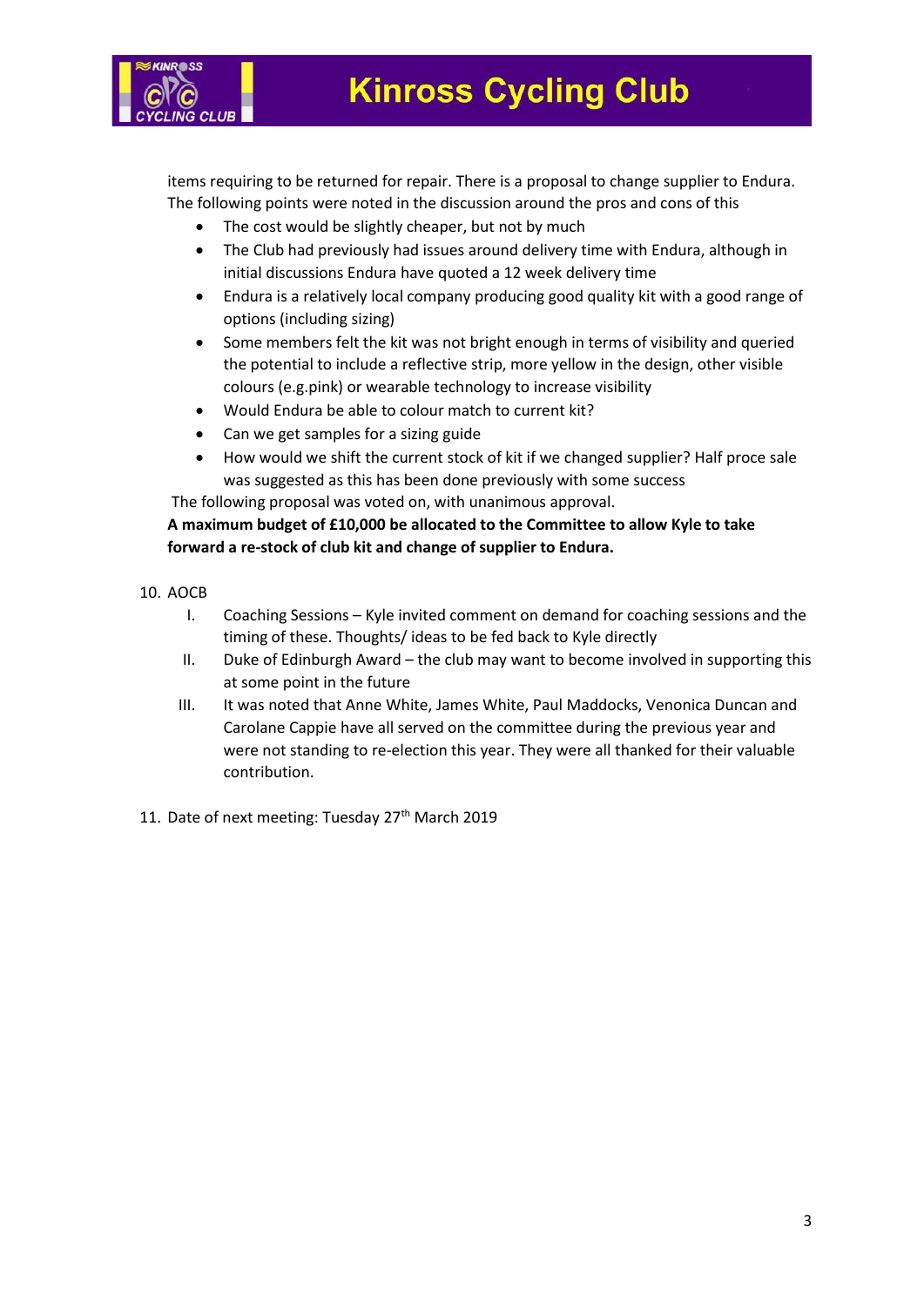

Appendix 1 – Secretary's report

## **Secretary's Report 2018**

#### **1. Membership**

Club membership continues to grow and at the time of writing is currently sitting at 158 active members, with a healthy and growing female representation.

## **2. Sportive 2017**

Jeff Wall took over as Chair of the Sportive Committee this year and he and his team should be commended for running a successful event. Sportive Kinross 2017 ran at capacity. As per previous years places sold out quickly and a waiting list was in operation to fill any withdrawn places. There was one significant incident during the event, caused by a fault with the rider's bike. This was dealt with quickly and efficiently by the volunteer marshals and first aid support. The Sportive generates income for the club, enabling a generous donation to be made to our charity of choice CHAS. Work is well underway for the 2018 event which will take place on Saturday 28<sup>th</sup> April.

# **3. Club Events**

## Weekly Club Runs

The Club has continued to offer 3 regular club rides per week: The Saturday Social Ride, Saturday Bun Run and Sunday Run. These have been supported by a number of club members who have taken on the role of ride leader/ride captain. Special thanks go to Carolanne Cappie who has been our Bun Run organiser for about 3 years and has this year decided to step down from this role. Warmest wishes also to Philip Calvert who initiated to Social Ride but unfortunately has had to take a back seat over this year due to health issues.

## GP Series

The KCC GP series commenced with the Cleish 5 mile TT on the 20th April and concluded with a wet and windy 1 mile sprint on the  $7<sup>th</sup>$  September 2017. Overall 46 club members participated in one of more event and 21 members completed 7 or more events in the series. For the first time the club ran an introductory TT session in early April with a view to encouraging those new to time trialling to give the GP series a go. This was very successful, with a few of the participants encouraged to go on to join in with the series. Thanks to Paul Maddocks for taking the lead organising role.

## Club Hosted Events

Over 2017 KCC hosted a number of FCA events, the Ochils Open Fixie TT (August), the Ochils 2/3/4 Road Race (September) and the Meedies Madness SCX round 5 (November). All these events required considerable support from volunteers so a massive thanks to all who made these so successful for the club.